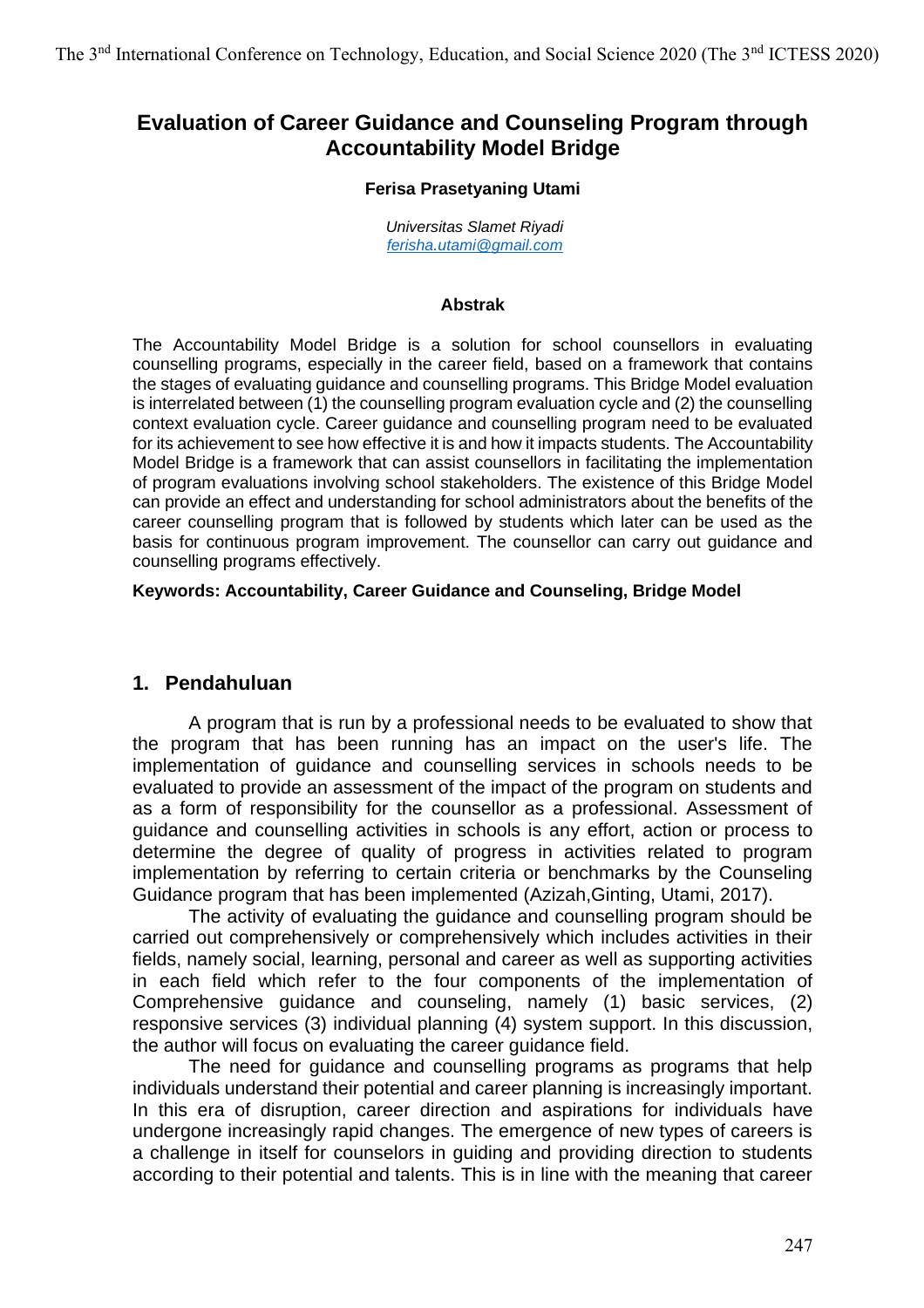guidance and counselling plans programs in the best ways that will enhance students' planning and decision-making skills. (Ghibson & Mitchel, 2011).

Continuity of the program Mature and professional career guidance will help students to be more confident in planning and making career decisions. One indicator of the success of the Career Guidance program is a match between talents and interests with the type of career chosen. This is by the opinion of Shertzer & Stone (1971) suggesting that one of the general categories of indicators or criteria for the success of counselling guidance programs in schools, namely the Choice of Suitable Vocational Goals, namely students' choices of career goals and choices become more precise with their potential and personal characteristics. The highest open unemployment rate is SMK graduates of 8.49% in 2020, which is a separate evaluation for the Career Guidance program that is already running in schools, especially in SMK. Also, the phenomenon of the absence of class hours for counselor in schools is a major obstacle to recognizing the needs and development of each student regarding their expected career.

Based on National standards according to the ASCA (American School Counselors Association) (2016) in the field of implementing and developing career guidance, there are three standards, namely (1) Standard A: students will have the skills to identify the world of work about self-understanding and career decision making. Consists of two aspects, namely (a) developing career awareness (b) developing job readiness (c); (2) Standard B: Learners will use strategies to achieve future career goals with success and satisfaction which consists of two aspects (a) obtaining career information; (b) identify career goals; (3) Standard C: students will understand the relationship between personal quality, education, training and the world of work, which consists of aspects (a) Obtaining knowledge to achieve career goals; (b) Acquiring skills to achieve career goals. These three actually can be used as a reference or criteria in carrying out evaluation activities for career guidance programs.

In fact, not all schools carry out the maximum evaluation of career guidance programs. In addition, the findings of research conducted by Febriyani & Triyono (2018) that counselor have obstacles in evaluating guidance and counseling programs because they have the perception that the evaluation of guidance and counseling programs is difficult to measure and the results of the evaluation of guidance and counseling programs are useless if conducted and considered himself not an evaluation expert. Another finding was that the principal's performance related to the implementation of guidance and counseling activities was still not fully as expected (Luddin, 2013). Another finding is that 58% of Counselor have negative perceptions of evaluation activities (Dewanti, Filiani, Badrujaman, 2013). This is in line with the opinion of Badrujaman (2012) that the factors that influence the implementation of low evaluation are (a) the results of the guidance and counseling program are difficult to measure, (b) incomplete guidance and counseling data, (c) lack of guidance and counseling funds / finance budget, (d) are not able to determine relevant guidance and counseling evaluation criteria, (e) fear that their weaknesses will be discovered by concurrent counselor (teachercounselor), (f) availability of counselor ratio is still lacking, and (g) lack of support from school principals.

There are various guidance and counseling program evaluation models that can actually be applied and used by counselor in schools. For example, the discrepancy model. CIPP Model (Context, Input, Process, Product), ADEPT Model (Assisting, Developing, and Evaluating Professional Teaching), Bridge Model and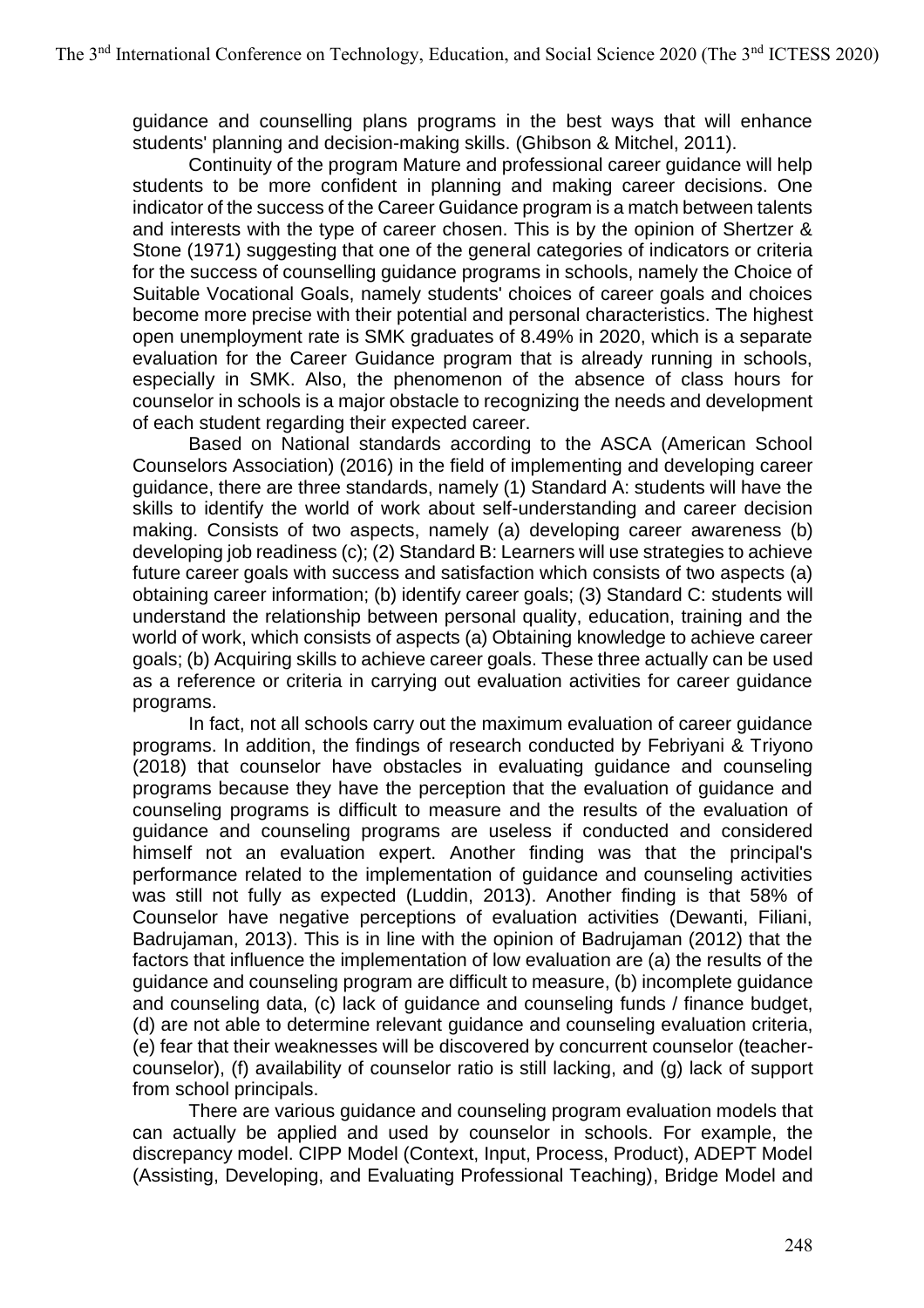so on. This discussion will describe what the bridge model evaluation framework looks like in the implementation of career guidance services in schools.

# **2. Literature Review**

## **2.1. Career Guidance**

Career guidance is a process of assistance for students who are thinking about and planning work after leaving school. (Munandir, 1995). Furthermore, according to Walgito (2010), career guidance is guidance given to someone to work well, happily, diligently according to the demands of the position or job with what is in the individual concerned. Career guidance is essentially an educational effort through a personal approach in helping individuals to achieve the necessary competencies in dealing with career problems. (Yasmiri et al., 2017).

 As for examples of career guidance program activities, according to Ghibson & Mitchel (2011) career education program activities consist of (1) career counselling, which is designed to prepare individuals for wise career choices; (2) career assessment, an important aspect of career education programs that provide students to assess their personal characteristics regarding career planning; (3) Individual and consultant resources, namely the counsellor as a resource for making appropriate guidance materials for career planning and utilizing their understanding of students and career development resources; (4) Intermediary agents, as collaborative agents with other parties such as teachers, school principals, community institutions and workers.

### **2.2. Evaluation of the Counseling Guidance Program**

The assessment of the counselling guidance program is an attempt to assess the extent to which the implementation of the program has achieved the stated goals (Azizah, Ginting, Utami, 2017). Evaluation of guidance and counselling programs, namely activities to collect complete data and continue with appropriate coaching (Naser & Utami, 2017) decision-makers felt the benefits of this evaluation to determine the follow-up of programs that are or have been implemented. The form of this evaluation is a recommendation from the evaluator for decision making. The purpose of the evaluation is to determine the value of a program, various activities in the program, and staff involved in the program, to then make decisions or actions in the future (Handaka, 2015).

# **3. Research methods**

 This research is a type of qualitative research, namely research that describes and analyzes phenomena, individual perceptions as a group. The approach to this research uses hermeneutic studies by examining and finding meaning in a text. In other terms, it is also called the type of library research (W. Creswell, 2016, p. 18), which examines information and the meaning of various kinds of texts.

# **4. Results and Discussion**

Career counselling program evaluation activities can be carried out with various evaluation models. In this discussion, the author will provide a framework for the implementation of the Bridge evaluation model or the Bridge Accountability Model. This model (see Figure 1) is designed to assist school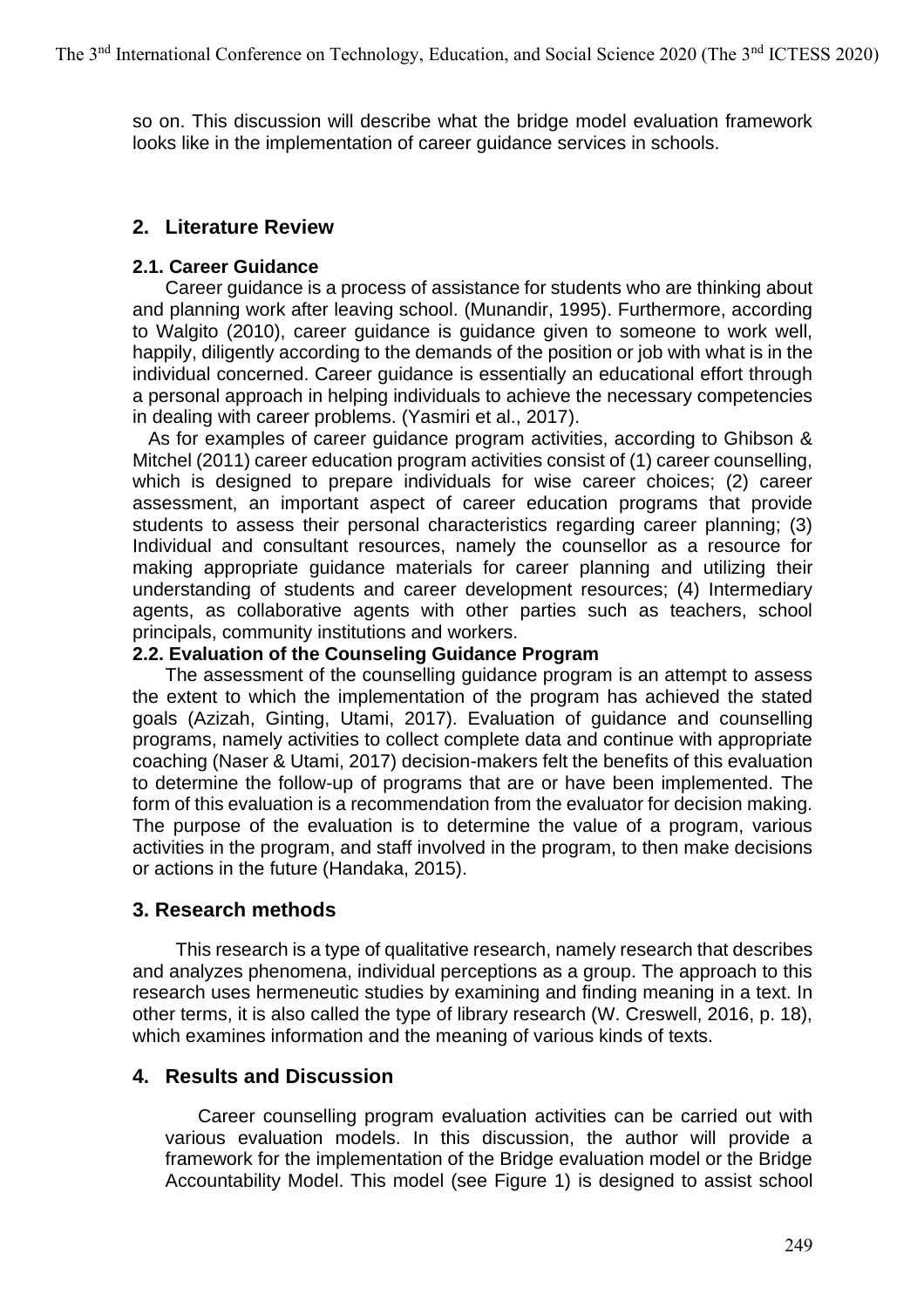counsellors in planning, implementing, and assessing the effectiveness and impact of services (Sari & Fahmi, 2017). The advantage of this evaluation model is the involvement of stakeholders in the evaluation process. This is relevant to the comprehensive Guidance and Counseling pattern which is systemic or involves all parties, including the principal, teachers and homeroom teachers.

Evaluation of the Bridge Model has 3 aspects in it (1) the counselling program evaluation cycle; (2) the bridge of accountability; (the counselling context evaluation cycle (Astramovich & Coker, 2007). All three are interrelated with one another to become an evaluation model for guidance and counselling. In implementing the Career Counseling Program, this type of evaluation can be used by stakeholders and feedback as well as providing accountability to stakeholders for the guidance and counseling Career program that has been running as an effort to improve continuous services.





- 1. Career guidance and counseling Program Evaluation Cycle This cycle focuses on the supply and outcomes of counselling services. The counselling program evaluation cycle consists of planning and implementing intervention strategies and programs, monitoring and improving these programs, and assessing the results previously identified (Sari & Fahmi, 2017). Several stages are involved in this cycle, including:
	- a. Program planning and intervention strategies At this stage, the counsellor can plan career guidance and counselling programs that will be provided to students through needs analysis and identification of program objectives. Furthermore, in addition to the counsellor having prepared career guidance and counselling programs and interventions, the counsellor can make plans regarding how to conduct an outcome assessment. Activities related to this stage are that the counsellor can design the Career Counseling Program through placement and distribution services, career counselling and so on.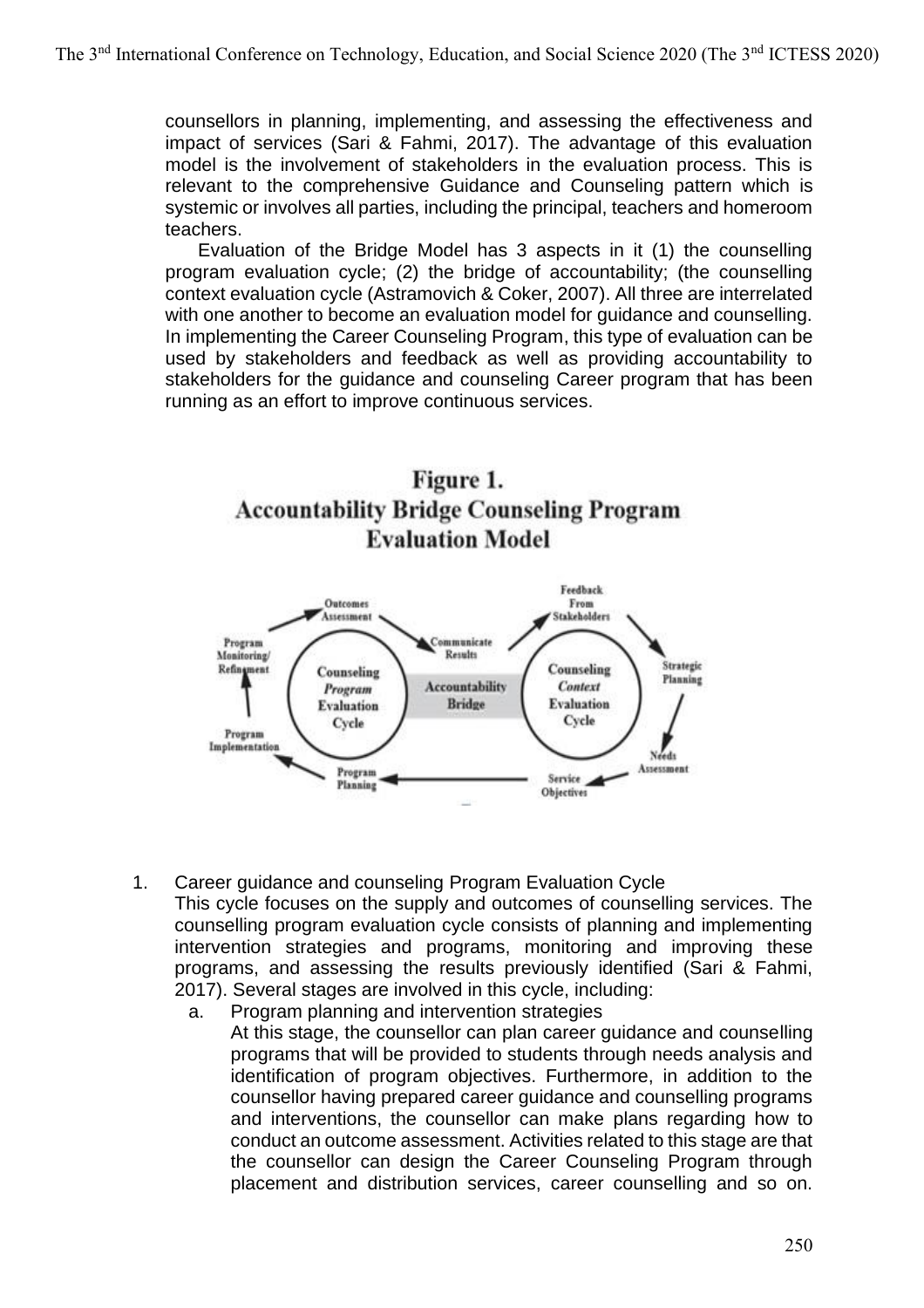Tools for assessing results may include pre and post instruments, performance indicators, and checklists. Also, additional data, school data, self-report data, and observational data can be used (Gysbers & Henderson, 2000; Studer & Sommers, 2000 in Cooker, JK, Astramovich, RL, and Hoskins, WJ, without year).

b. Implementation of Strategy for Intervention, Monitoring and Program Improvement

At this stage, the counsellor starts implementing a career guidance service program. In the program implementation process, the counsellor needs to monitor the running of guidance and counseling Career services and make program improvements if there is a difference between program planning and reality. So that the counsellor can change the program by making improvements as needed (Astramocivh, R. L and Cooker, J. K, 2007), this stage sometimes refers to formative evaluation because the delivery or delivery of services is formed based on input from the context evaluation cycle (Sari & Fahmi, 2017).

c. Assessment of results

In the outcome assessment stage of the program evaluation cycle, school counsellors collect final data and analyze this data to determine the results of interventions and programs (Sari & Fahmi, 2017). In setting indicators for the assessment of the counsellor's results, the counsellor can refer to the ASCA career development standards which consist of (1) Standard A: students will have the skills to identify the world of work about self-understanding and career decision making. (2) Standard B: Students will use strategies to achieve future career goals with success and satisfaction (3) Standard C: students will understand the relationship between personal qualities. According to Astramocivh, R. L and Cooker, J. K, (2007) assessment of results helps determine the fulfilment of the objectives of the service program.

2. The Accountability Bridge (Communicating Results)

The second aspect of the evaluation of the Bridge Model is the accountability bridge, namely communicating the data and program results from the evaluation of the counselling program and the evaluation of the counselling context (Astramocivh, R. L and Cooker, J. K, 2007). School managers, parents, headquarters personnel, students, other school counsellors, and teachers are some of the related parties who may have an important role in student success (Sari & Fahmi, 2017). In the implementation of the Career Counseling Program, the counsellor can show progress reports to stakeholders regarding the direction and career goals of the students, the progress of the career counselling program that has been carried out, enthusiasm and the results of the student's satisfaction survey for Career guidance and counseling services. Supporting data such as data on further studies of alumni or data on the absorption of graduates in the world of work can be presented as an effort to see the progress of the Career guidance and counseling program. The activity of communicating the results of the guidance and counseling program shows that the counsellor is proactive so that it can help the counsellor to support his services. (Ernst & Hiebert, 2002).

3. The counselling context evaluation cycle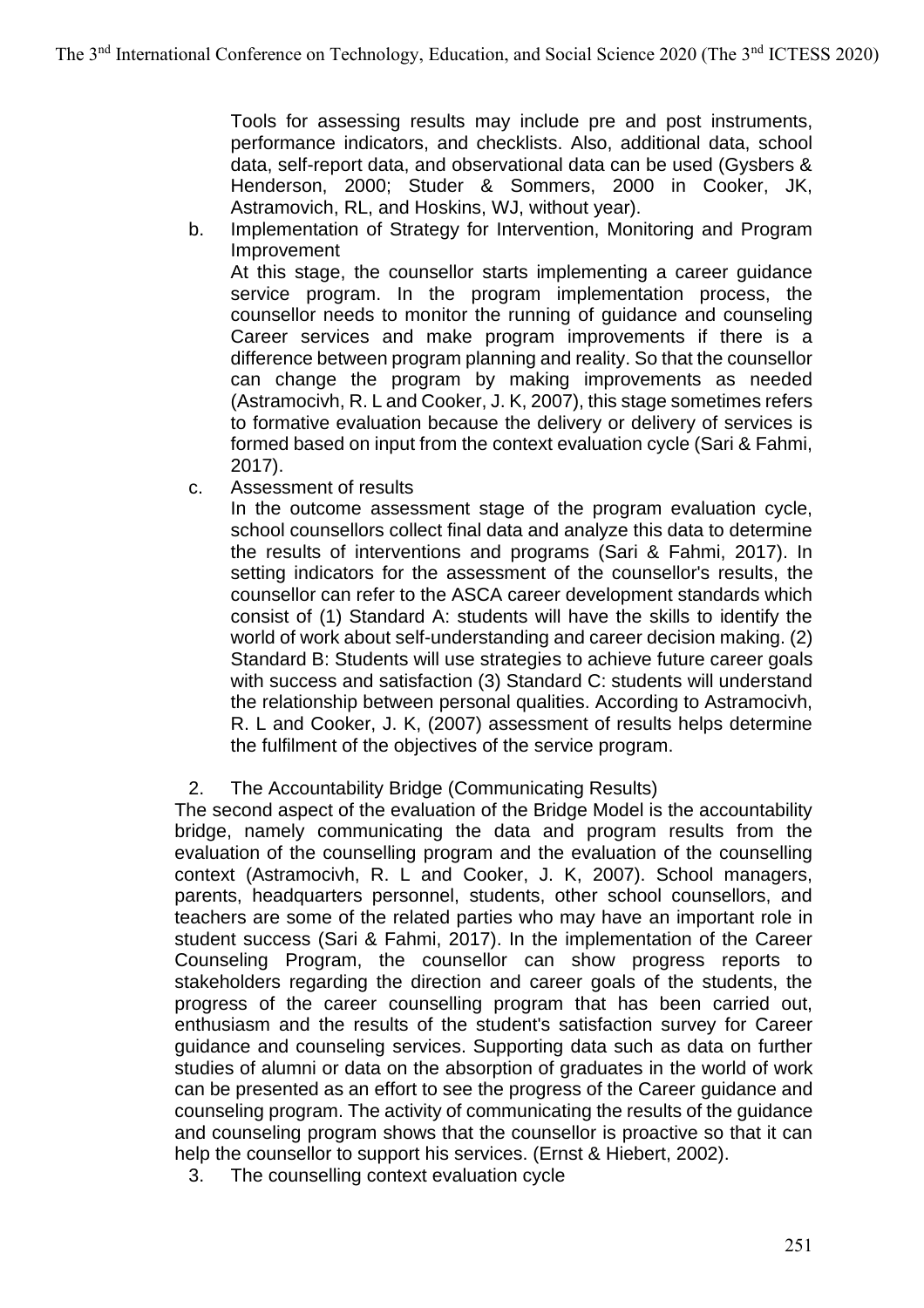The counselling context evaluation cycle is the second cycle in the bridge model, namely providing feedback from stakeholders and using the feedback and results obtained from the assessment to plan ongoing programs (Sari & Fahmi, 2017)

a. Giving feedback

This stage of providing feedback can be used as a basis for the counsellor to improve the career counselling program that is already running. Counsellors and the school can also bring in related parties, for example, graduate users, professionals from various relevant companies or related agencies and academics to provide input regarding career issues that have developed so that they will support the progress of the Career guidance and counseling program.

b. Strategic planning

Furthermore, the counsellor can do strategic planning based on the feedback that has been received. There is the possibility of program renewal or program reconstruction at this stage. After feedback, the school counsellor is involved in strategic planning that includes reviewing and possibly revising the mission and objectives of the school counselling program as a whole (Sari & Fahmi, 2017)

c. Need assessment stage

At this stage, the counsellor can collect information related to student needs related to career development and consider input or feedback from stakeholders and professionals. At this stage, the counsellor can use the interest and talent identification data obtained from students as a basis for service delivery. In implementing the need, the assessment identifies not only the needs of students, but also the needs of other stakeholders, such as school administrators, parents, and teachers (Royse, Thyer, Padgett, & Logan, 2001 in Cooker, JK, Astramovich, RL, and Hoskins, WJ, regardless of year). So that the information data obtained does not only come from students but from related stakeholders who can ultimately support the implementation of career guidance

d. Identify service objectives

Identifying service objectives should be based on previous results from counselling services, strategic planning based on feedback from stakeholders, and needs assessment results. (Sari & Fahmi, 2017). Also, the identification of service objectives can refer to the SKKPD of student independence standards that are relevant to student career development. With clear service objectives, the career counselling program will be easier to evaluate its effectiveness and impact on students.

# **5. Conclusions and suggestions**

The counsellor needs to carry out evaluation activities as a form of responsibility or accountability as a professional. Also, evaluation can be used as a basis for improvement and progress of a service program, especially career guidance and counselling. The implementation of Career Counseling is related to career plans and career decision making for students' future. Therefore the program that is compiled needs to consider various aspects and involves many parties. The Bridge evaluation model is considered relevant for evaluating the Career guidance and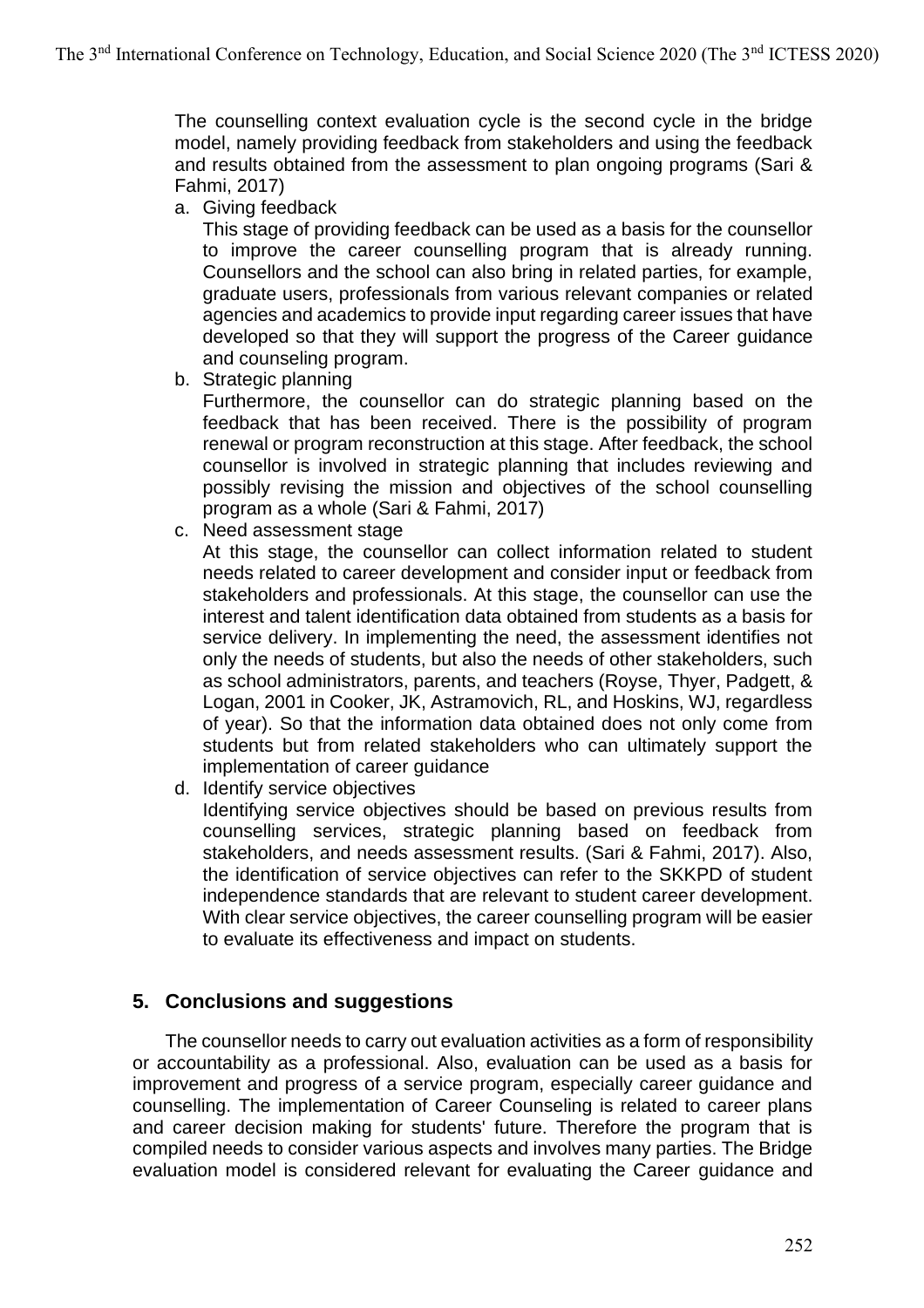counseling program because of the communication and involvement of related parties, from external and internal to the success of the Career guidance and counseling program. This is relevant to the Comprehensive guidance and counseling pattern in the system support component, namely the need for support from all school components in the implementation of the guidance and counseling program.

Suggestions that can be given to counsellors in schools are to be able to carry out evaluation activities for the progress of the guidance and counseling program, especially in the career field through the implementation of this Bridge Model. Suggestions for future researchers are that it is necessary to test the implementation of this model in evaluating the guidance and counseling program comprehensively.

# **Daftar Pustaka**

- Asca. (2016). ASCA National Model A Framework for School Counseling Program. www.schoolcounselor.org diakses pada tanggal 24 Februari 2017.
- Astramovich, R.L. & Coker, J.K. (2007). Program Evaluation: The Accountability Bridge Model for Counselors. *Journal of Counseling & Development*, 85: 162-172.
- Azizah, F., Ginting, F. B., & Utami, R. S. (2017). Evaluasi Pelaksanaan Program Layanan Bimbingan Dan Konseling Di Sekolah. In *Prosiding Seminar Bimbingan dan Konseling* (Vol. 1, No. 1, pp. 177-188).
- Badrujaman, A. (2012). Faktor-Faktor Yang Mempengaruhi Keterlaksanaan Evaluasi Program Bimbingan Dan Konseling. *Perspektif Ilmu Pendidikan*, *26*(XVII), 131-137
- Cooker, J. K., Astramovich, R. L., dan Hoskins, W. J. Tanpa tahun. Introducing the Accountability Bridge Model: A Program Evaluation Framework for School Counselors. *Article 65: 207-209*.
- Cresswell, & W, J. (2015). Penelitian Kualitatif & Desain Riset. Yogyakarta: Pustaka Pelajar
- Dewanti, R., Filiani, R., & Badrujaman, A. (2013). Persepsi Guru Bimbingan Dan Konseling Mengenai Pelaksanaan Evaluasi Program Bimbingan Dan Konseling. *INSIGHT: Jurnal Bimbingan Konseling*, *2*(2), 81-85.
- Febriani, R. D., & Triyono, T. (2018). Faktor Penghambat Pelaksanaan Evaluasi Program Bimbingan dan Konseling oleh Guru Bimbingan dan Konseling. *Jurnal Counseling Care*, *2*(1), 21-27.
- Ghibson & Mitchel. 2011. Bimbingan dan Konseling. Edisi ketujuh. Pustaka Pelajar : Yogyakarta.
- Gysbers, N.C & Handerson, P. 2006. Developing and Managing: Your School Guidance and Counseling Program 4th. United States of American Counseling Association.Royse, D., Thyer, B. A., Padgett, D. K., & Logan, T. K. (2001). Program evaluation: An introduction (3rd ed.). Belmont, CA: Brooks/Cole.
- Handaka, I. B. (2015). Studi Deskriptif Tentang Model Evaluasi Pelaksanaan Program Bimbingan Dan Konseling Di SMA Negeri Di Kabupaten Bantul. *Jurnal Konseling Gusjigang*, *1*(2).